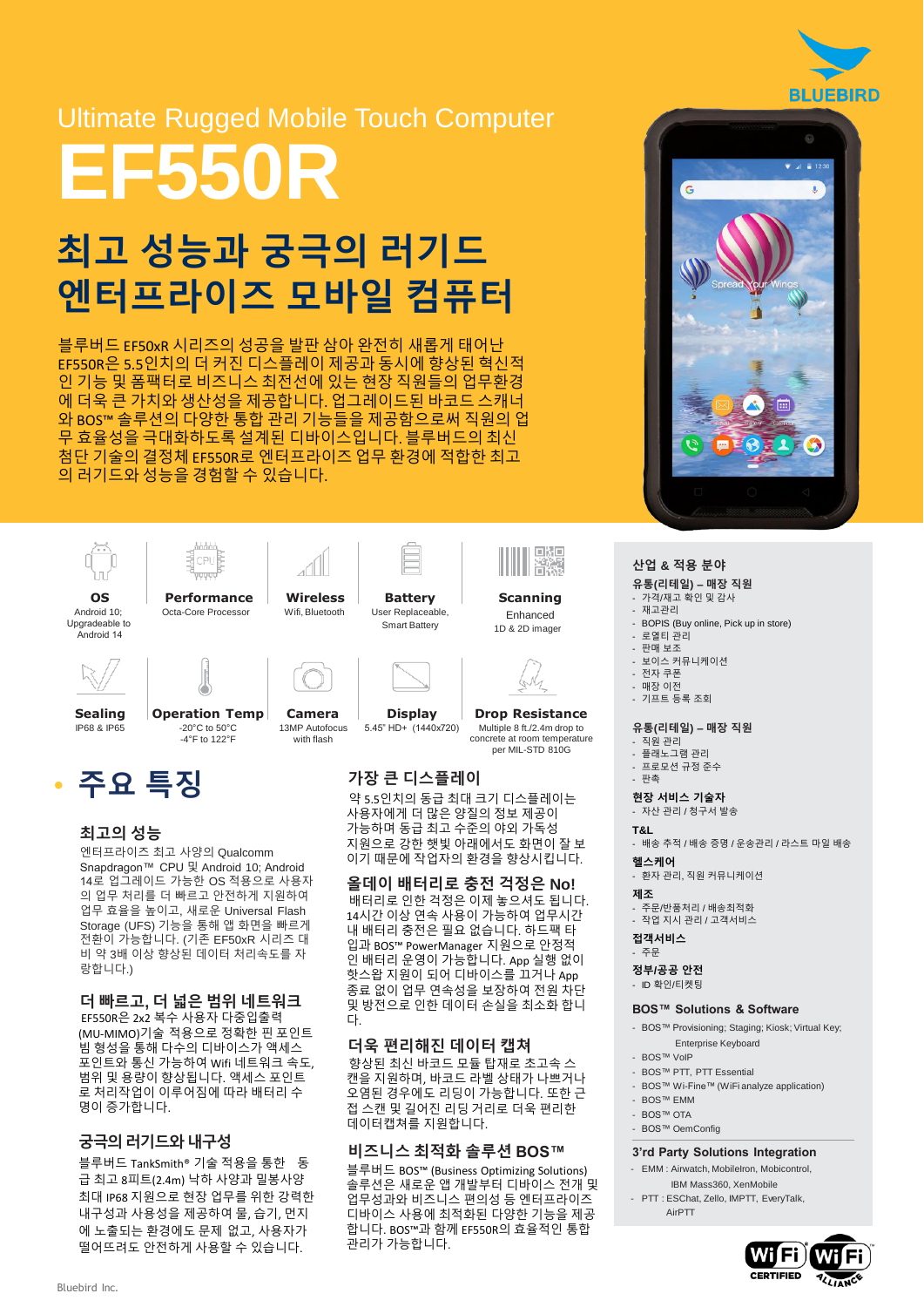## 기기 사양

| 성능 특성               |                                                                              |
|---------------------|------------------------------------------------------------------------------|
| CPU                 | 2.2 GHz 8x Kryo 260 Octa Processort ARMv8 (SD660)                            |
| Operating<br>System | Android 10;<br>Upgradeable to Android 14                                     |
| Memory              | 4GB RAM / 32GB UFS Flash<br>4GB RAM / 64 or 128GB UFS Flash (Optional - TBD) |

물리적 특성

| 물리식 특싱                                       |                                                                                                                                                                                            |
|----------------------------------------------|--------------------------------------------------------------------------------------------------------------------------------------------------------------------------------------------|
| <b>Dimensions</b><br>$(L \times W \times D)$ | 166.45 x 85 x 18.6 mm                                                                                                                                                                      |
| Weight                                       | 332g                                                                                                                                                                                       |
| Display                                      | 5.45" HD+ (1440 x 720), TFT-IPS                                                                                                                                                            |
| Imager Window                                | Corning® Gorilla® Glass                                                                                                                                                                    |
| Touchpanel                                   | Dual mode capacitive touch with stylus or bare or<br>gloved fingertip input (conductive stylus sold<br>separately);<br>Fingerprint resistant antismudge coating water<br>droplet rejection |
| <b>Backlight</b>                             | LED backlight                                                                                                                                                                              |
| Power                                        | User Replaceable Battery,<br>Li-Polymer 3.85V / 4350 mAh, 16.7Wh<br>BOS™ PowerManager Station                                                                                              |
| Hot swap                                     | Support                                                                                                                                                                                    |
| Quick Charging                               | Fast Charging                                                                                                                                                                              |
| <b>Expansion Slot</b>                        | MicroSD 32GB SDHC, up to 512GB SDXC                                                                                                                                                        |
| SIM / SAM                                    | (WWAN SKU Only)<br>Hybrid Dual SIM Slot (2 Nano SIM or 1 Nano SIM/1<br>Micro SD)<br>- 1 Nano SIM is supported by micro SD Card Slot<br>2 SAM (Optional)                                    |
| Interface                                    | USB Type C Connector (USB 3.1)<br>Docking Connector (Charging)<br>Rear 10-pin Connector                                                                                                    |
| Notification                                 | Audible tone; multi-color LEDs; vibration                                                                                                                                                  |
| Keypad                                       | On-screen keypad and Enterprise Keyboard<br>power button; Volume up/down buttons<br>Home, Back, Menu; Dual-action side scan triggers                                                       |
| Voice and Audio                              | Dual noise-cancelling microphones; Vibrate alert;<br>High-quality speaker phone; 3.5mm headset jack<br>PTT headset support:<br>Bluetooth wireless headset support, SWB & FB audio          |
|                                              | <b>Support</b>                                                                                                                                                                             |

**PTT Hot Key**<br>Availa - Available dual-action side scan triggers

\* 안드로이드 버전은 퀄컴의 로드맵에 따라 변경될 수 있습니다.

\* 안드로이드 버전 업그레이드 서비스를 받기 위해서는 워런티를 구매해야 합니다.

|                               | <b>WIRELESS WAN DATA AND VOICE COMMUNICATIONS</b>                                                                                                                                                                                                                                |
|-------------------------------|----------------------------------------------------------------------------------------------------------------------------------------------------------------------------------------------------------------------------------------------------------------------------------|
| Radio<br>Frequency<br>Band    | W: Worldwide<br>- LTE: 1(2100), 2(1900), 3/9(1800),<br>4(1700/2100),<br>5/26/18/19(850), 7(2600), 8(900), 20(800),<br>28(700)<br>- WCDMA: B1, B2, B4, B5, B8, B9, B19                                                                                                            |
| <b>GPS</b>                    | (WWAN SKU only)<br>Autonomous, Concurrent GPS;<br>GLONASS; Galileo; BeiDou, and A-GPS                                                                                                                                                                                            |
| <b>WIRELESS LAN</b>           |                                                                                                                                                                                                                                                                                  |
| Radio                         | WiFi: IEEE 802.11 a/b/g/n/ac/d/h/i/r/k/v/w;<br>Wi-Fi™ certified;<br>IPv4, IPv6, 2x2 MU-MIMO<br>WWAN: IEEE 802.11 a/b/g/n/ac/d/h/i/r/k/v/w;<br>Wi-Fi™ certified:<br>IPv4, IPv6, 5GHz 2x2 MU-MIMO                                                                                  |
| Data Rates                    | 5GHz: 802.11a/n/ac - up to 866.7 Mbps<br>2.4GHz: 802.11b/g/n - up to 300 Mbps                                                                                                                                                                                                    |
| Security<br>and<br>Encryption | WEP (40 or 104 bit);<br>WPA/WPA2 Personal (TKIP and AES);<br>WPA/WPA2 Enterprise (TKIP and AES)<br>- EAP-TTLS (PAP, MSCHAP, MSCHAPv2),<br>EAP-TLS, PEAPv0-MSCHAPv2,<br>PEAPv1-EAP-GTC and LEAP.EAP-PWD<br>Data in Motion: FIPS 140-2 Level 1<br>Data at Rest: FIPS 140-2 Level 1 |
| <b>WIRELESS PAN</b>           |                                                                                                                                                                                                                                                                                  |
| <b>Bluetooth</b>              | Bluetooth v5.0, BLE Class 2                                                                                                                                                                                                                                                      |
| <b>WIRED LAN</b>              |                                                                                                                                                                                                                                                                                  |
| <b>Fthernet</b>               | Support (w/ Ethernet Cradle)                                                                                                                                                                                                                                                     |